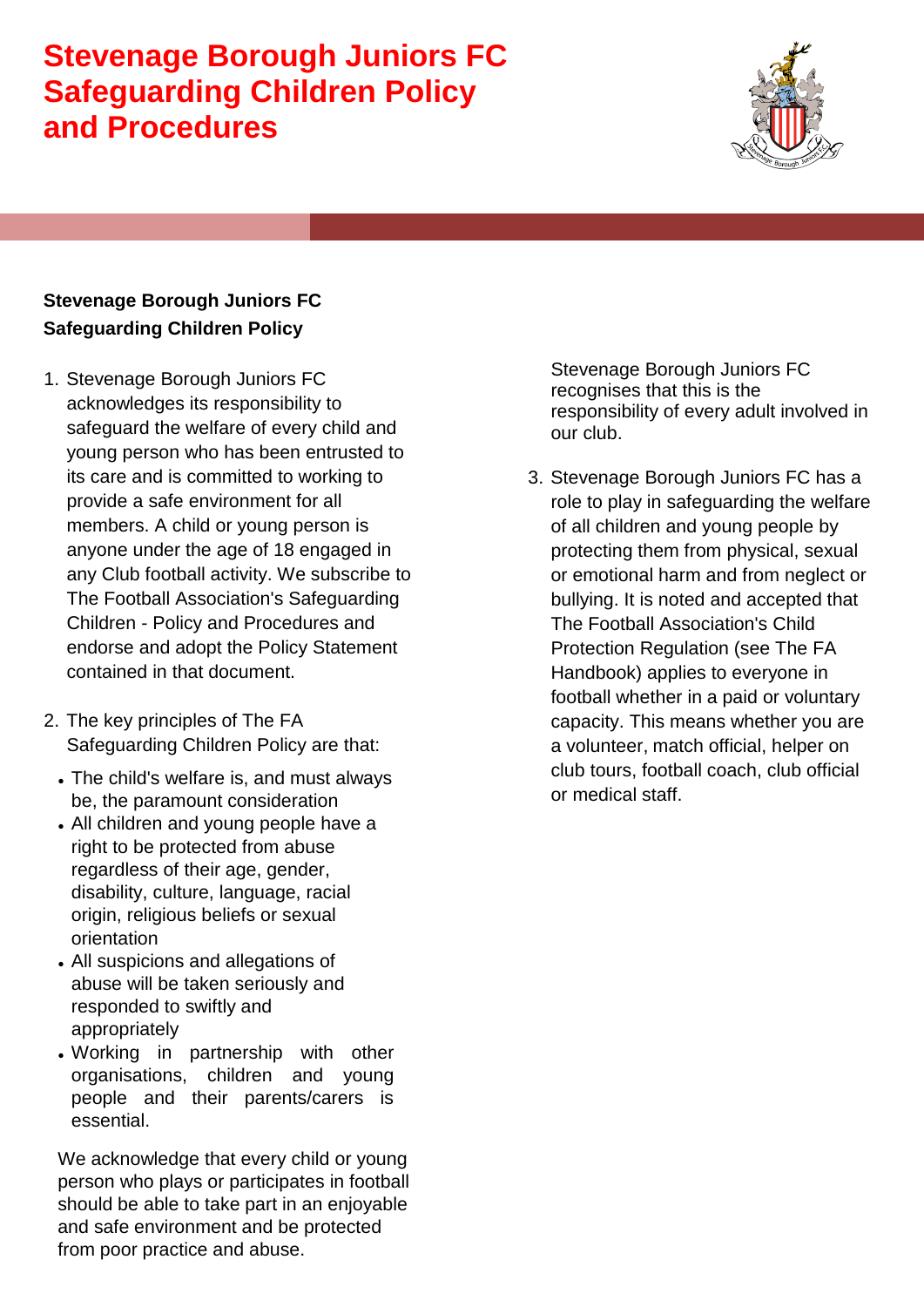

- 4. We endorse and adopt The FA's Responsible Recruitment guidelines for recruiting volunteers and we will:
	- Develop a role profile
	- Request identification documents
	- As a minimum meet and chat with the applicant(s) and where possible conduct interviews before appointing
	- Request and follow up with two references before appointing
	- Require an FA CRB Unit Enhanced Disclosure where appropriate in line with FA guidelines.

All current Stevenage Borough Juniors FC members who are regularly caring for, supervising, training or being in sole charge of children and young people will be required to complete a CRB Enhanced Disclosure via The FA CRB Unit <sup>1</sup>. If there are concerns regarding the appropriateness of an individual who is already involved or who has approached us to become part of

Stevenage Borough Juniors FC guidance will be sought from The Football Association. It is noted and accepted that The FA will consider the relevance and significance of the information obtained via The FA CRB Unit Enhanced CRB Disclosure and that all decisions will be made in the best interests of children and young people.

It is accepted that The FA aims to prevent people with a history of relevant and significant offending from having contact with children or young people and the opportunity to influence policies or practice with children or young people. This is to prevent direct sexual or physical harm to children and to minimise the risk of 'grooming' within football.

5. Stevenage Borough Juniors FC supports The FA's Whistle blowing Policy\*. Any adult or young person with concerns about a colleague can 'whistle blow' by contacting The FA Child Protection Team on 0207 745 4787, by writing to The FA Case Manager at The Football Association, 25 Soho Square, W1D 4FA, or alternatively by going direct to the Police, Children's Services or the NSPCC.

Stevenage Borough Juniors FC encourages everyone to know about it and utilise it if necessary.

6. Stevenage Borough Juniors FC has appointed a Club Welfare Officer (CWO) in line with The FA's role profile and required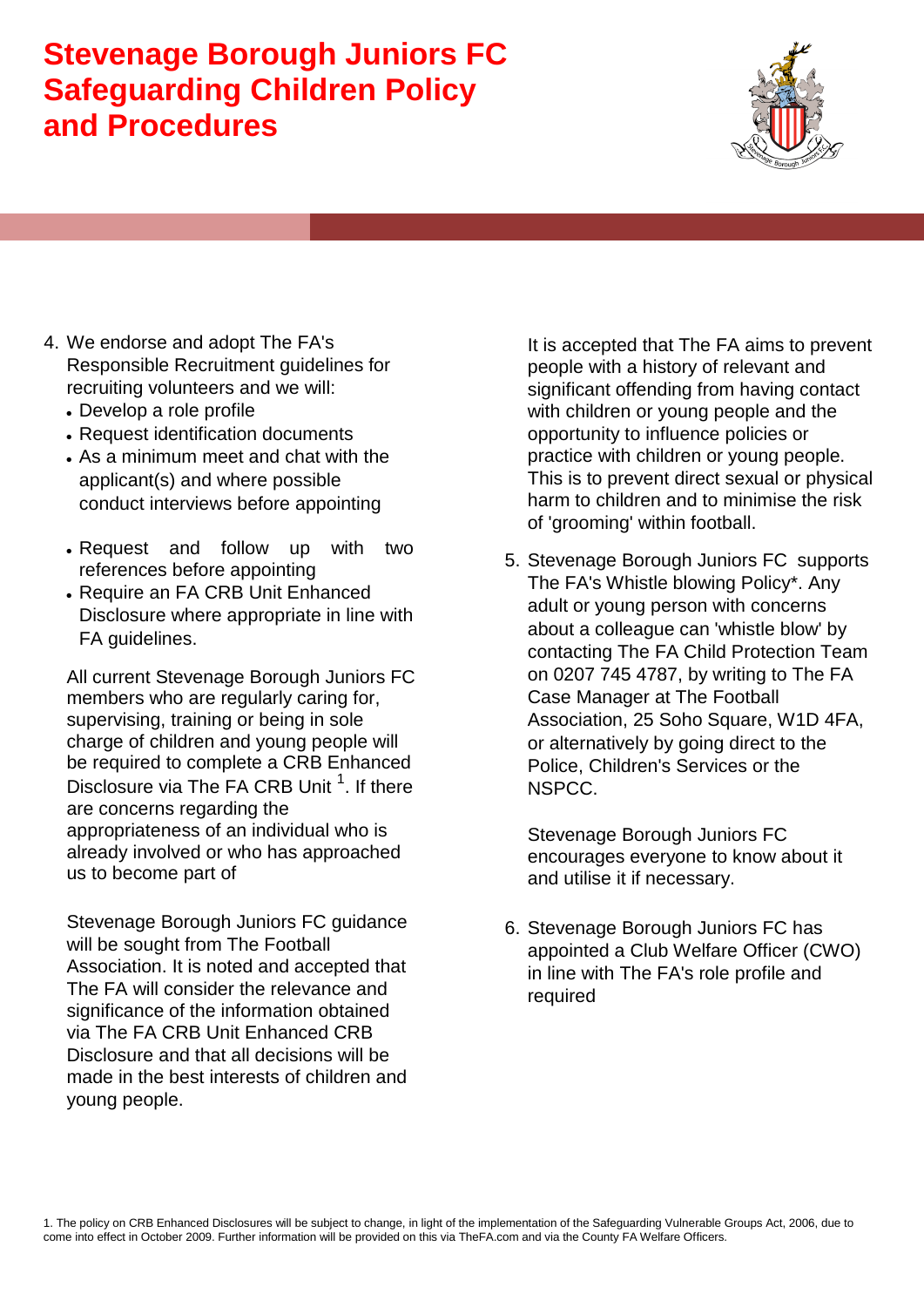

completion of the Safeguarding Children and Welfare Officers Workshop. The post holder will be involved with Welfare Officer training provided by The FA and/or CFA. The CWO is the first point of contact for all Club committee members regarding concerns about the welfare of any child or young person. The CWO will liaise directly with the CFA Welfare Officer and will be familiar with the procedures for referring any concerns. They will also play a proactive role in increasing awareness of **Respect**, poor practice and abuse amongst their Club members.

- 7. We acknowledge and endorse The FA's identification of bullying as a category of abuse. Bullying of any kind is not acceptable in our league. If bullying does occur, all players or parents/carers should be able to tell and know that incidents will be dealt with promptly. Incidents need to be reported to the CWO or alternatively, in cases of serious bullying, we may contact the CFA Welfare Officer.
- 8. Respect codes of conduct for Players, Parents/Spectators, Officials and Coaches have been implemented by Stevenage Borough Juniors FC. In order to validate these Respect codes of conduct the Club has clear actions it will take regarding repeated or serious misconduct at Club level and

acknowledges the possibility of potential sanctions which may be implemented by the CFA in more serious circumstances. All registering members will be required to adopt the **Respect** codes.

9. Reporting your concerns about the welfare of a child or young person -

**Safeguarding is everyone's responsibility. If you are worried about a child it is important that you report your concerns - no action is not an option.** 

- If you are worried about a child then you need to report your concerns to the CWO
- If the issue is one of poor practice they will either: -deal with the matter themselves or seek advice from the CFA Welfare **Officer**
- If the concern is more serious possible child abuse - they will, where possible, contact the CFA Welfare Officer first, then immediately contact the Police or Children's Services
- If the child needs immediate medical treatment take them to a hospital or call an ambulance and tell them this is a child protection concern. Let your CFA Welfare Officer know what action you have taken
- If at any time you are not able to contact your CWO or the matter is